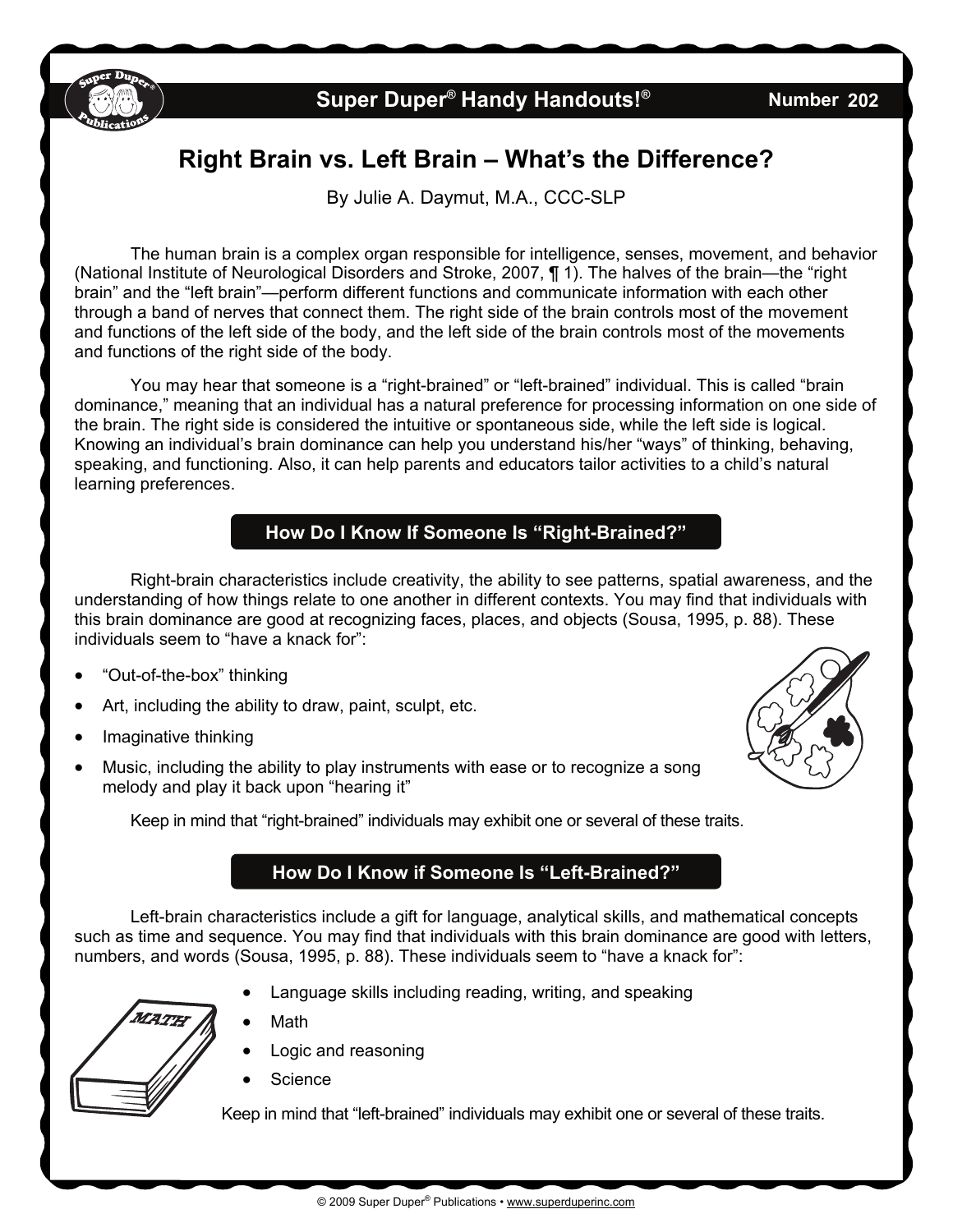#### **How Can Educators Help the "Right-Brained"/"Left-Brained" Student?**

 You can observe students' "ways" of thinking, behaving, speaking, and functioning to understand their natural learning preferences. Certain characteristics or abilities from your students may appear to be "right-brained" or "left-brained." Once you see what those natural strengths and preferences are, you can tailor activities to their learning styles. Keep in mind, though, that using many different teaching techniques can benefit all your students, both "right-" and "left-brained." It is also important to remember that an individual can exhibit both "right-" and "left-brained" traits.

For many students, particularly those who are "right-brained," a visual, such as a picture or 3-D model, can help them better understand a concept. Another way to help "right-brained" students is to pair music with learning. Have students make up a song about history facts and sing it to the melody of a familiar song such as "On Top of Old Smoky." Let these students see, feel, and touch things. "Right-brained" students also seem to thrive when doing group or hands-on activities, such as (Quantum Learning, 1999, p. 31):

- Shared learning
- Group discussions
- Role-play/simulations
- **Experiments**

 To help "left-brained" students, provide information in very logical sequences—for example, make (numbered) lists for them. Another way to help students with a left-brain preference is to give them typed or printed directions. Let these students do their work step by step. "Left-brained" students seem to thrive when following plans and having structure with activities, such as (Quantum Learning, 1999, p. 31):

- Analysis
- Research
- Realistic projects
- **Worksheets**



#### **Resources**

National Institute of Neurological Disorders and Stroke (2007). *Brain basics: Know your brain*. Retrieved January 19, 2009, from [http://ninds.nih.gov/disorders/brain\\_basics/know\\_your\\_brain.htm?css=print](http://ninds.nih.gov/disorders/brain_basics/know_your_brain.htm?css=print)

Quantum Learning (1999). *Orchestrating student success*. Oceanside, CA: Quantum Learning Network.

Sousa, D. R. (1995). *How the brain learns*. Reston, VA: NASSP.